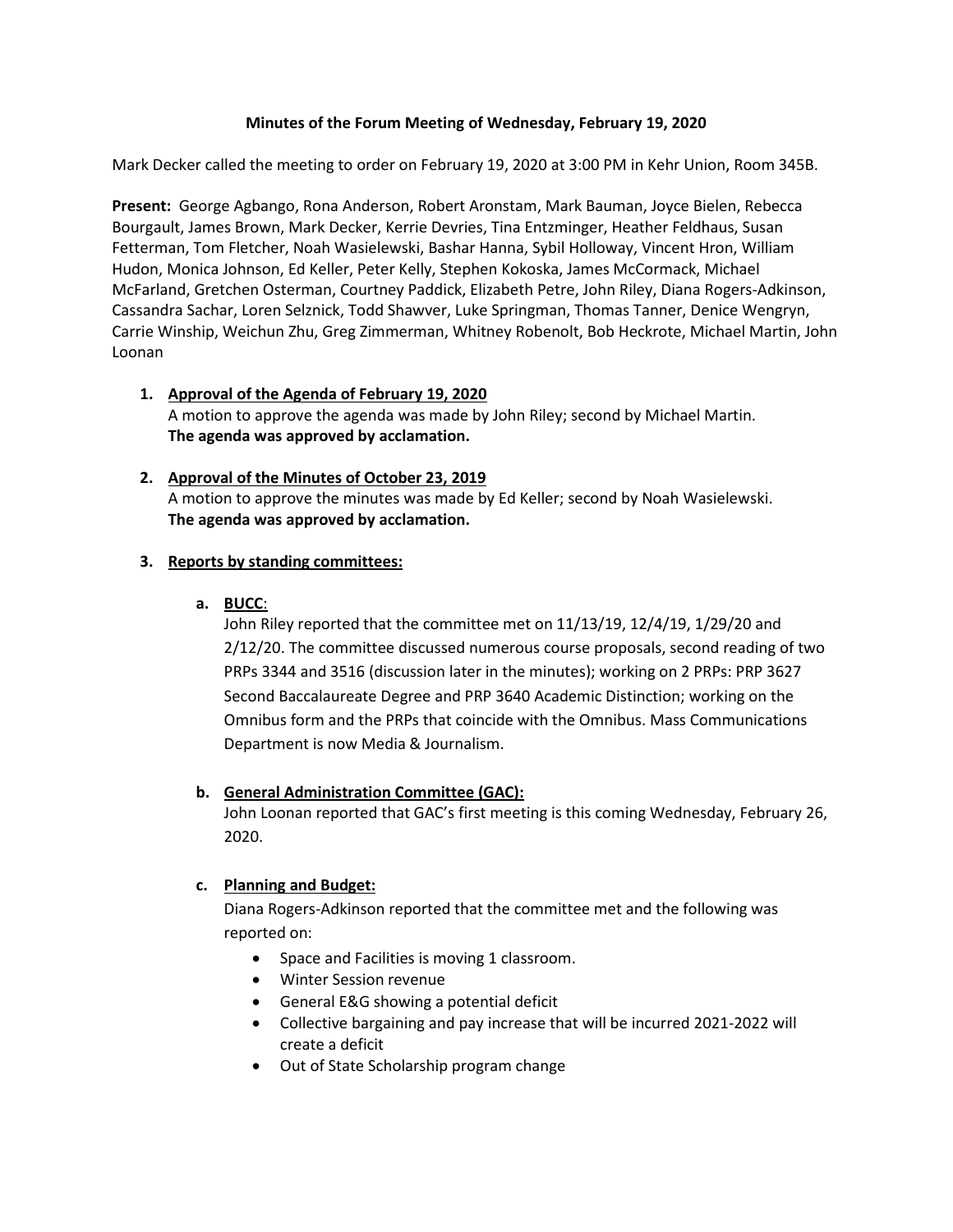#### **d. Student Life:**

Monica Johnson had no items to report at this time.

### **4. Strategic Plan Update:**

Mark Decker explained that the Strategic Plan Update will be built into the forum agenda to keep everyone updated.

Diana Rogers-Adkinson reported on the following:

- Working on live Strategic Planning Update on the website
- Finalizing committees
- Working with Blue Beyond
- Blue Beyond will be on campus for the first time on 3/31, 4/1 and 4/2 with open workshop sessions 3 hours long
- Meeting with Blue Beyond one to two times a week.
- **5. Informational Reading - PRP 3344 Evaluation of Military Experience for Academic Credit:**

John Riley thanked William Hudon and Bob Heckrote for their work on this PRP. This PRP gives military personnel academic credit.

**6. Informational Reading – PRP 3516 Course Requirements, Progress Information and Evaluations:**

John Riley reported that this policy combines PRPs 3516, 3264 and 3670 which is meant to help students be successful and help faculty with finals. The policy will also help students with their progress in their courses. There was a lengthy discussion about the pros and cons of the policy and it was recommended that if anyone has feedback regarding this PRP to please refer them to the Provost.

# **7. Open Forum:**

Peter Kelly reminded everyone that the President's Spring Update will be held Monday, February 24, 2020 at 3:30 pm in Gross Auditorium and that all faculty, staff and students are welcome to attend.

A question was asked about the budget for library acquisitions has been eliminated, the Provost reported that the deficit in the library is being covered by the Provost's office.

# **8. Adjournment:**

The meeting was adjourned at 3:45 p.m.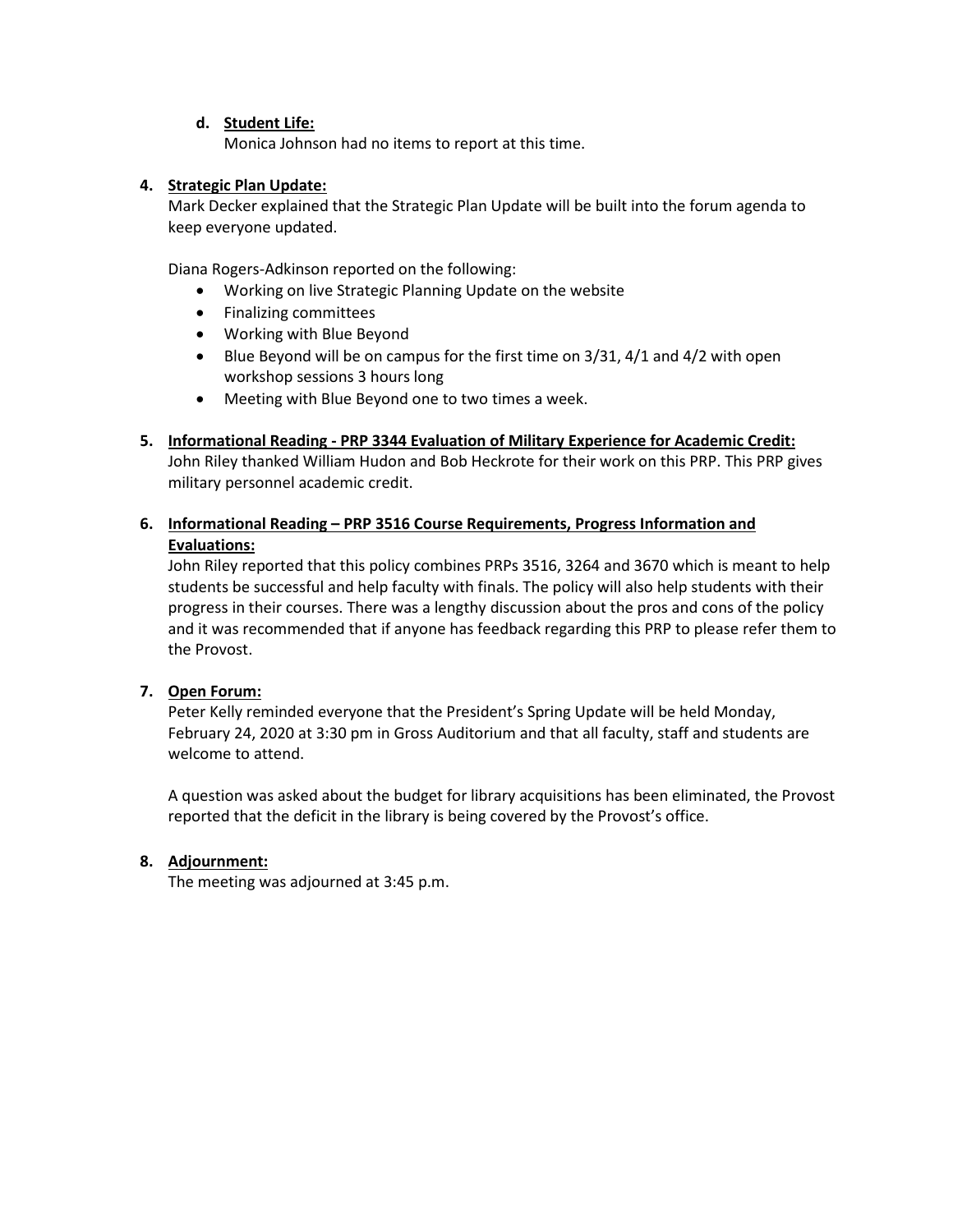#### **Minutes of the Forum Meeting of Wednesday, April 22, 2020**

Mark Decker called the meeting to order on April 22, 2020 at 3:00 PM via Zoom online meeting.

**Present:** Mark Decker, Aaron Bekisz, Ailien Pham, Aimee Wenta, Allison Barber, Amy Eitzen, Amy Osborne, Andrea O'Neill, Angela Crossley, Angelo Godino, Asa Kelley, Barbara Robbins, Bashar Hanna, Becky Kovach, Beth Rogowsky, Bill Barnes, Bob Heckrote, Brad Swenson, Brooke Noss, Candy Ryan, Carolyn LaMacchia, Carrie Winship, Caryn Terwilliger, Cassandra Sachar, Charlotte Droll, Cheryl Mizenko, Chris Lapos, Christina Force, Christina Francis, Claudia Thrush, Clayton Newton, Cori Gresh-Horikoshi, Courtney Paddick, Craig Young, Dan Cummings, Dan Knorr, Dan Walz, Darlene Perner, Daryl Fridley, David Heineman, Dawn Orzolek, Debbie Chamberlain, Deborah Stryker, Debra Mucci, Denice Wengryn, Denise Davidson, Denise Recla, Denise Stone, Dennis Frohlich, Diana Rogers-Adkinson, Dina Clark, Ed Keller, Edwin Valovage, Elena Lockard, Elizabeth Brennan, Elizabeth Petre, Emil Mikle, Emily Wilhelm, Eric Foster, Eric McCabe, Eric Ness, Erik Evans, Erin Brummett, Ethan Krupp, George Agbango, Gregory Zimmerman, Gretchen Osterman, Heather Feldhaus, James Brown, Janice Phillips, Jason Genovese, Jeffrey Ward, Jennifer Fox Wood, Jennifer Hunsinger, Jennifer Raup, Jennifer Turnbough, Jennifer Umberger, Jennifer Williams, Jerome Dvorak, Jerrold Harris, Jerry Reed, Jessica Heid, Jessica Thomas, Jill Whitenight, Jim Fiamoncini, Jim McCormack, Joe Nemeth, John Kula, John Loonan, John McKaig, John Riley, Joyce Bielen, Judy Rostucher, Kailey Morris, Kara Shultz, Kara Workman, Karen Davis, Karen Hamman, Kathleen Heitzman, Kathy Kollar-Valovage, Katrina Baker, Kayla May, Kelly Force, Kerrie DeVries, Kimberly Bolig, Kristina Wood, Laura Davis, Lauren Fuhrman, Linda Lapp, Linda Tomashefski, Lisa Domenico, Lissa Clark, Loren Selznick, Lori Metzger, Luann Gilliland, Luke Springman, Lynda Michaels, Marcei Woods, Mark Bauman, Mark Turnbough, Marty Wygmans, Mary Ellen Kelly, Mary Lou D'Allegro, Mary Vezendy, Marybeth Bergen, Maureen Hill, Meaghan Fuhrman, Melissa Cheese, Michael Babb, Michael McFarland, Michael McGurl, Michael Ruffini, Mindi Miller, Monica Johnson, Mykola Polyuha, Noah Wasielewski, Nori Lewis, Patricia Haney, Peter Kelly, Peter Krum, Rachel Shaffer, Ralph Godbolt, Rebecca Bourgault, Rebecca Willoughby, Regina Bobak, Robert Dunkelberger, Rona Anderson, Ronda Mariani, Sam Boucek, Sam Josuweit, Shannon Musgrove, Sharon Betz, Steph Ulmer, Stephanie Gardner, Susan Dauria, Susan Fetterman, Suzi Glowaski, Sybil Holloway, Ted Roggenbuck, Terina Oman, Tess Fosse, Tim Rumbough, Tina Entzminger, Todd Shawver, Tom Fletcher, Tom Griffith, Tom McGuire, Tom Ruhl, Tom Schaeffer, Traci Fetterman, Tricia Mann, Victoria Geyfman, Wayne Mohr, Wayne Whitaker, Weichun Zhu, Whitney Robenolt, William Hudon

- **1. Approval of the Agenda of April 22, 2020** A motion to approve the agenda was made by Deborah Stryker; second by Ed Keller. **The agenda was approved by acclamation.**
- **2. Approval of the Minutes of February 19, 2019** A motion to approve the minutes was made by John Riley; second by Michael McFarland. **The agenda was approved by acclamation.**

#### **3. Explanation of Forum Format:**

Mark Decker explained that there isn't a lot of forum business today because of the current situation on campus. There are no regular reports except for information from BUCC. John Riley reported on the following from BUCC: BUCC held regular meetings February 26, April 1 and April 15. Various course proposals, program changes and new minors were approved. A new degree BFA in Art Studio was approved. This is the University' first BFA. The open meeting for March 18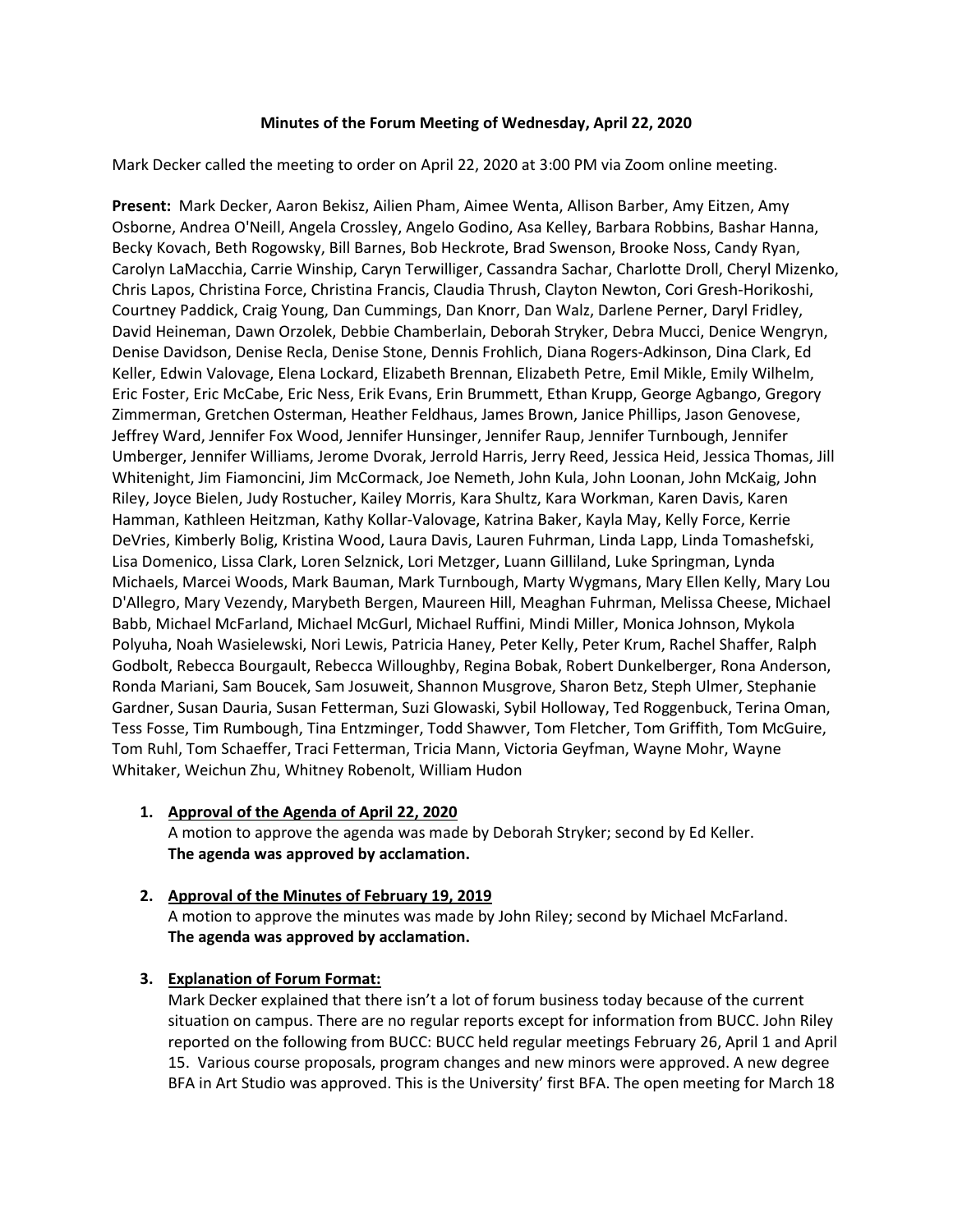was cancelled. A special meeting concerning the Spring 2020 Pass/Fail Policy was held March 25. That policy has been implemented.

### **4. First Reading: Removal of PRP 2420, Conferences:**

Mark Decker reported that this is a first reading for the removal of PRP 2420, the PRP is redundant and that other PRPs cover it. Mark Decker asked that if there are any discussions regarding this PRP to refer them to Michael McFarland.

### **5. President Hanna's Update**

Dr Hanna reported on the following:

- Online Instruction
- Enrollment and Retention
- Budgetary Implications
- Human Resources
- Campus Projects
- Strategic Planning
	- o Three pillars: Innovation and Excellence; Diversity and Inclusion; Financial Sustainability
	- o Revised Timeline
- Summer and Fall 2020
- State System
- Husky Heroes
- BU Serving the Community
	- o PPE donations to Geisinger and Evangelical Community Hospital
- "Strengthen the Pack" Campaign

Look forward to seeing everyone back on campus.

#### **6. Adjournment:**

The meeting was adjourned at 3:49 p.m.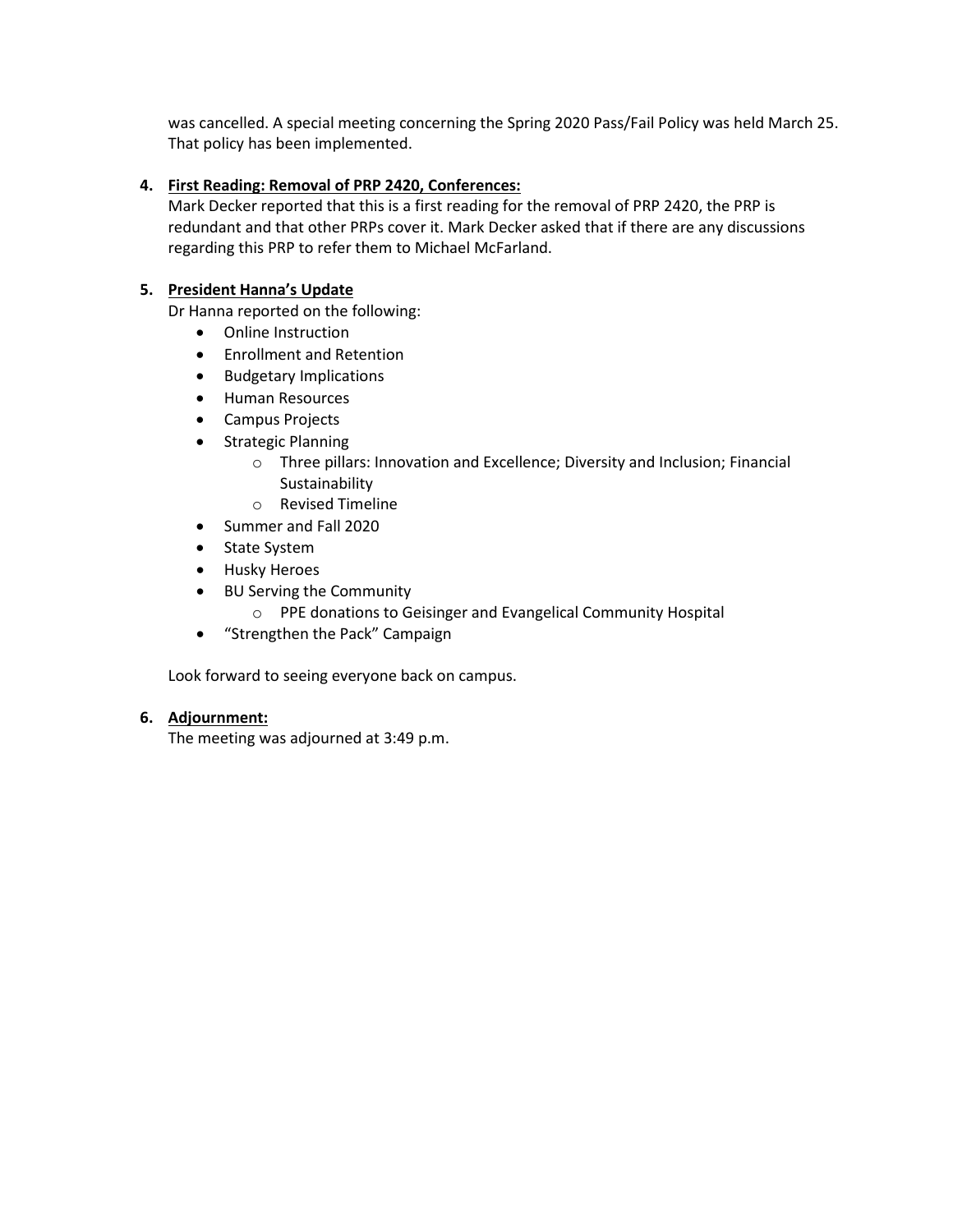# **Minutes of the Forum Meeting of Monday, September 28, 2020**

Mark Decker called the meeting to order on September 28, 2020 at 3:00 PM via Zoom meeting.

**Present:** *Mark Decker, George Agbango, Rona Anderson, Bill Barns, Joyce Bielen, James Black, Traci Boehret, Rebecca Bourgault, Nathan Conroy, Mary Lou D'Allegro, Hilary Debardeleben, Rajendra Dulal, Erik Evans, Heather Feldhaus, Tom Fletcher, Tess Fosse, Eric Foster, Daryl Fridley, Ken Hall, Bashar Hanna, Eric Hawrelak, David Heineman, Marilou Hinchcliff, Sybil Holloway, Bill Hudon, Asa Kelly, Peter Kelly, Angela LaValley, Greg Mackey, Tena Maurer, Jet Mboga, Jim McCormack, Pamela McDonald, Mike McFarland, Dawn Orzolek, Amy Osborne, Gretchen Osterman, Lori Parke, Richard Paulsen, Jerry Reed, John Riley, Diana Rogers-Adkinson, Cassandra Sachar, Scott Shaffer, Todd Shawver, Deborah Stryker, Tom Tanner, Claudia Thrush, Jennifer Umberger, Mary Vezendy, Justin Wagner, Noah Wasielewski, Denice Wengryn, Rebecca Willoughby, Carrie Winship, Marty Wygmans, Andira Dodge*

- **1. Approval of the Agenda of September 28, 2020** A motion to approve the agenda was made by Deb Stryker; second by Mike McFarland. **The agenda was approved by acclamation.**
- **2. Approval of the Minutes of April 22, 2020**

A motion to approve the minutes was made by Gretchen Osterman; second by Deb Stryker. (One correction: Jimmy Gilliland attended, not Luann Gilliland.) **The agenda was approved by acclamation.**

# **3. Reports by Standing Committees:**

# **a. BUCC:**

Ken Hall reported that the committee met on September  $2<sup>nd</sup>$  and  $16<sup>th</sup>$  and reviewed PRPs directly impacting students: PRP 3233 Required Format for Course Syllabi; PRP 3361 Revision for Undergraduate Academic Renewal. The committee approved proposed revisions on courses for English and Theatre, reviewed the Social Work Degree Program, and also discussed Distance Education in the most recent version of CBA. There was a question as to when the academic calendar may be available for summer; the answer will depend upon some possible PASSHE integration plans.

# **b. General Administration Committee**

Jerry Reed reported that the GAC met and discussed various closure procedures for campus, including weather, pandemic, and other emergencies.

# **c. Planning and Budget**

Diana Rogers-Adkinson reported that the committee met and discussed the financial impact of both eliminating management positions and not filling vacated positions at various levels. The committee also reviewed the ESLP overview as well as summer and fall enrollment.

# **d. Student life**

This report is included in #6 below.

# **4. Forum Chair Election**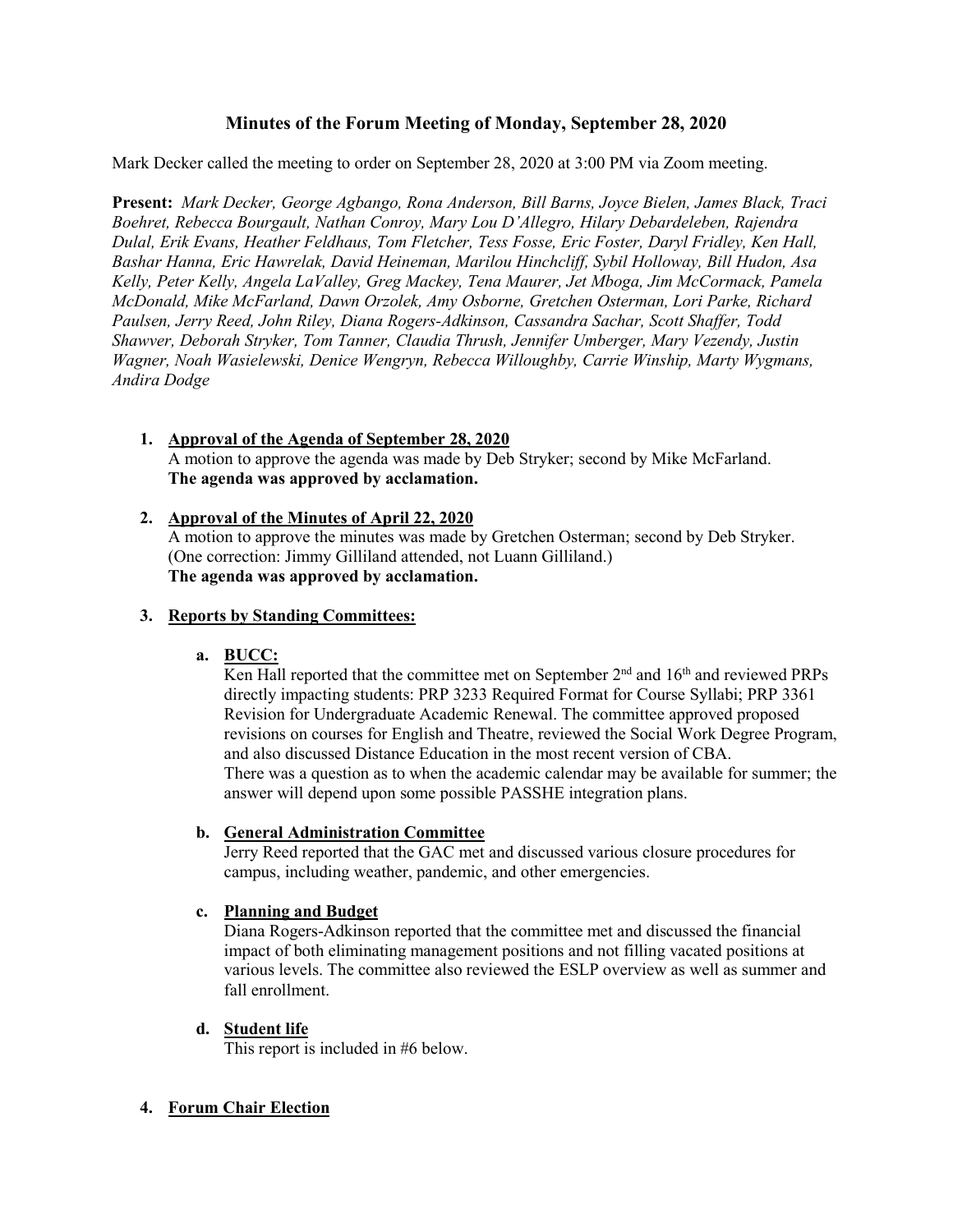Mark Decker was nominated by George Agbango to continue in his role as Chair for Forum. Gretchen Osterman seconded the motion. A vote via Zoom was taken: 21 were in favor, none opposed, no abstentions (clarification will be made on voting member status among attendees). Mark Decker will continue as Chair.

### **5. Strategic Plan Update**

Diana Rogers-Adkinson reported that Strategic Planning is currently on hold as a possible integration will alter the process. John Riley mentioned the consultants, Blue Beyond, have been proactive in gathering data regarding Lock Haven and Mansfield to help tailor future plans. Strategic Planning will remain an agenda item as BU looks to evaluate processes with other institutions.

### **6. First Reading: Affirmed Gender Marker PRP:**

Gretchen Osterman is the new Chair for Student Life. She reviewed the details of the policy allowing students to change their gender marker on university records.

#### **7. Informational Reading: Amorous Relationships Policy**

Tena Maurer gave an overview of the PASSHE policy, detailing some of the definitions and procedures of handling amorous relationships among BU employees. It was noted that there was a previous non-binding resolution BU had created regarding relationships but this has since been abandoned for the PASSHE policy as the latter supersedes any local decisions.

### **8. Open Forum**

Angela LaValley offered to answer General Education questions as part of Open Forum, possibly adding the subject as a future agenda item. There was a question as to when people can meet to discuss GE issues at length; Angela LaValley will offer some times/dates.

Peter Kelly reminded everyone to submit questions for the Chancellor's virtual visit October 6<sup>th</sup>. Questions can be submitted through the link provided in MarComm's Week Ahead post.

#### **9. Adjournment:**

The meeting was adjourned at 3:43 p.m.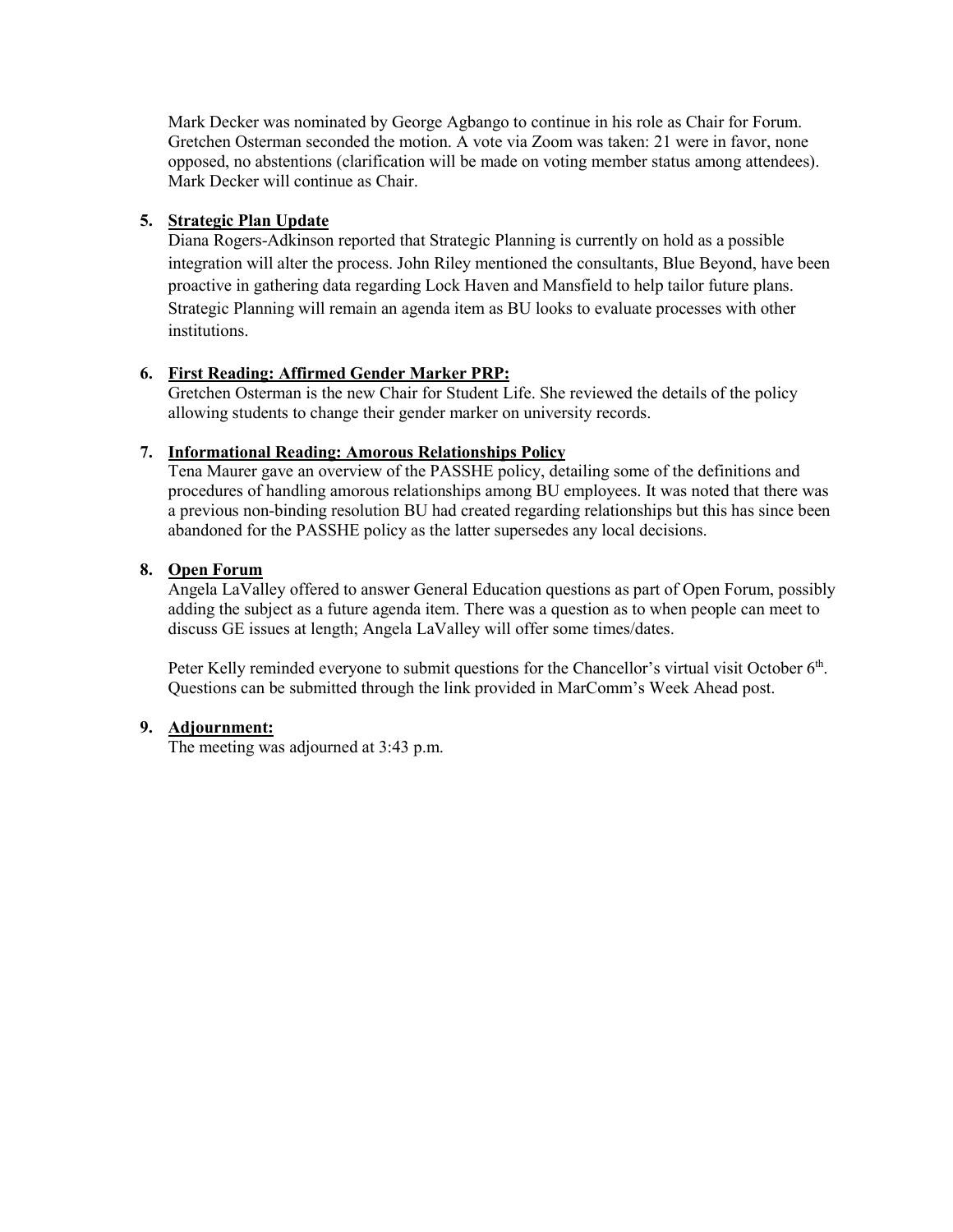# **Minutes of the Forum Meeting of Wednesday, October 21, 2020**

Mark Decker called the meeting to order on October 21, 2020 at 3:00 PM via Zoom meeting.

**Present**: *Albree Boone, Allison Brooks, Amanda Biddings, Amy Osborne, Andira Dodge, Anne Broyan, Asa Kelley, Bashar Hanna, Belinda Deleon, Bernard Empie, Blair Staley, Bob Heckrote, Brad Swenson, Bridget Hilferty, Cade Bleashka, Cassandra Sachar, Charlotte Droll, Christopher Lapos, Claudia Thrush, Conrad Quintyn, Courtney Paddick, Dan Elston, Dan Knorr, Danny Wheelan, Darlene Perner, Darren Krill, Daryl Fridley, Dave Leisering, David Heineman, Dawn Orzolek, Deanna Wolfe, Debbie Chamberlain, Deborah Stryker, Deby Krum, Denice Wengryn, Diana Rogers-Adkinson, Ed Keller, Edward Mooney, Elena Lockard, Elizabeth Stauder, Emil Mikle, Eric Foster, Eric Hawrelak, Eric McCabe, Erik Evans, Erin Fetterman, Frank Sheptock, Gay Spezialetti, George Salvaterra, Greg Zimmerman, Gretchen Osterman, Heather Feldhaus, Hilary DeBardeleben, James Black, James Brown, James McCormack, Jennifer Hunsinger, Jerry Reed, Jill Whitenight, John McKaig, John Riley, John Sanow, Kara Shultz, Keenan Huss, Kenneth Hall, Kerrie DeVries, Kimberly Bellard, Kristin Stam, Lori Olshefski, Luke Betley, Luke Springman, Lynn Hummel, Marcus Gordon, Mark Decker, Marty Wygmans, Mary Raskob, Mary Teresa O'Hara, Mary Vezendy, Meaghan Fuhrman, Melissa Buck, Michael McFarland, Michelle Makar, Mindi Miller, Molly Marnella, Monica Favia, Nathan Conroy, Nicole Hartranft, Noah Wasielewski, Peter Kelly, Rajendra Dulal, Ralph Godbolt, Rebecca Bourgault, Rebecca Willoughby, Regina Bobak, Richard Paulsen, Rona Anderson, Russell Hughes, Sam Choi, Samuel Livingston, Saulyna Wells, Scott Schaffer, Shannon Hertz, Shannon Musgrove, Shavonne Shorter, Stephanie Gardner, Stu Marvin, Susan Kocher, Syrena Hess, Tess Fosse, Todd Shawver, Tom Fletcher, Tom McGuire, Weichun Zhu, Wendy Hoyt, William Hudon*

- **1. Approval of the Agenda of October 21, 2020** A motion to approve the agenda was made by Ed Keller; seconded by Eric Hawrelak.
- **2. Approval of the Minutes of September 28, 2020** A motion to approve the minutes was made by Eric Hawrelak; seconded by Gretchen Osterman.

#### **3. Reports by Standing Committees:**

#### **a. BUCC:**

Ken Hall reported that the committee met on September  $30<sup>th</sup>$  and October  $14<sup>th</sup>$  and reviewed PRPs 3361 and 3233 that are further mentioned in #8 below. PRP 3234 for Expedited Approval for Distance Education Options along with courses that are active but older than AY 2014-15 as covered by 3234 were also discussed. PRP 3627 for a Second Baccalaureate Degree was given a First Read in the September meeting.

There were GEC and Middle-State updates at these meetings along with a review of curriculum processes.

# **b. General Administration Committee**

The reported is included in #6 below.

### **c. Planning and Budget**

Diana Rogers-Adkinson reported that the committee met and reviewed data which shows BU has reduced base operations while we spend down some savings on our new building. Claudia clarified the deficit and operating expenses figures, expressing confidence on having a balanced budget by 2021-2022.

The Provost detailed some of the enrollment figures, including a smaller new student cohort as well as larger than expected retention.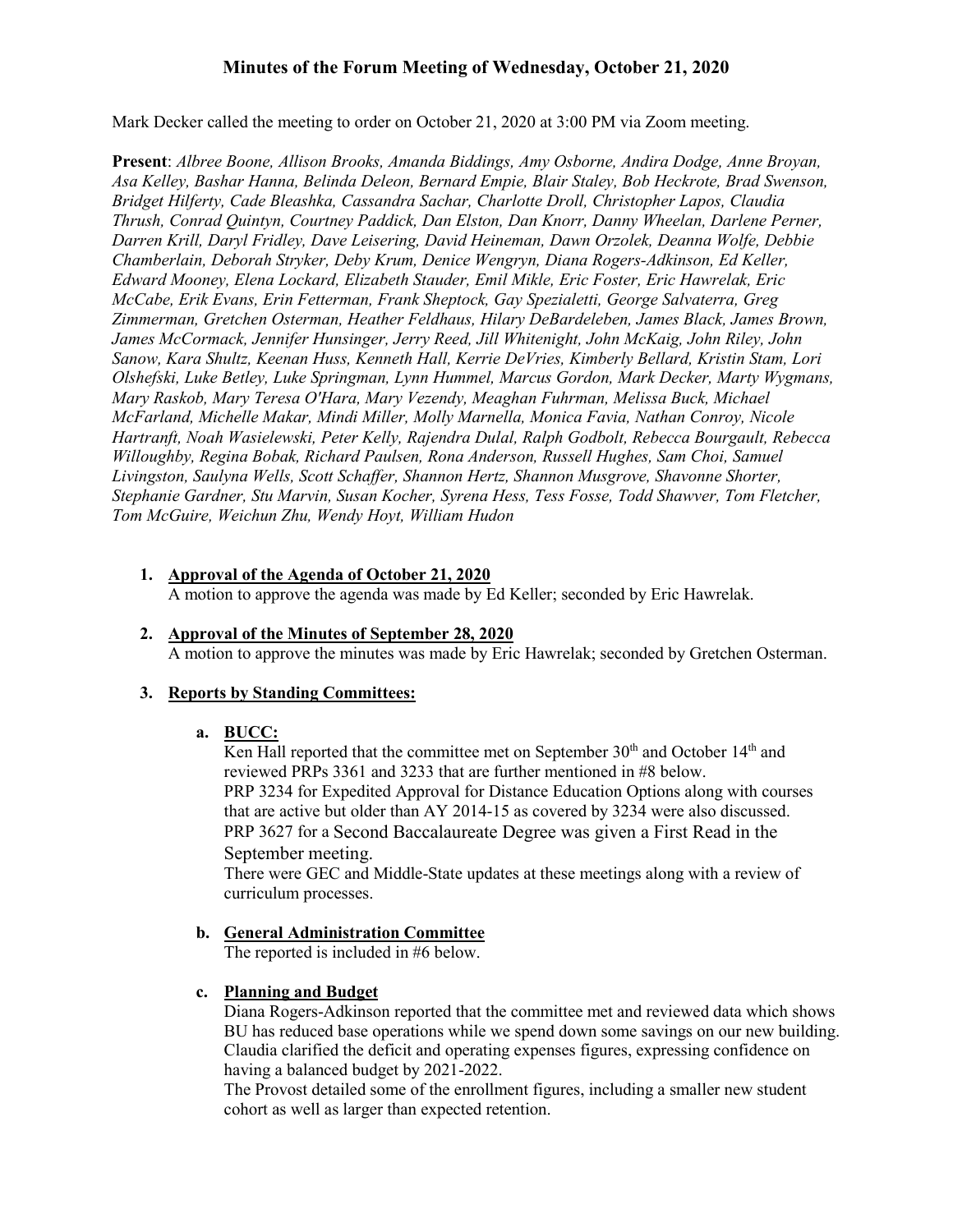# **d. Student life**

This report is included in #7 below.

# **4. Strategic Plan Update / Integration Update**

Diana Rogers-Adkinson reported that Strategic Planning is currently on hold as a possible integration will alter the process. Strategic Planning will return as an agenda item as BU looks to evaluate processes with other institutions. In its place, there will be a recurring update on the Integration process.

# **5. President's Update**

President Hanna presented a university update, which included a review of fall data, a look to the spring semester, and integration news.

He began with honoring the Employee of the Year, Vince Kozlek, as well as thanking the other Employees of the Month for the past year.

He thanked all staff and faculty, including those "Extraordinary Huskies" that went above and beyond during the Covid-19 crisis in the spring to help students.

He gave Institutional goal updates, reviewing enrollment, which is lower than expected, and retention, which is higher than expected. He highlighted several areas of improvement as well as areas to work on. He shared that annual gifts increased despite the pandemic crisis.

The President shared the financial analysis of the university, including actual results versus what was projected for the last academic year. Claudia Thrush shared that our shortfall was better than predicted, due to a delay in transfer of funds for the Haas improvements as well as some bond refinancing and a lower number of expenditures with the spring shutdown.

He gave an overview of goals for spring which included the news of Covid Rapid Testing processes on campus in conjunction with the Town of Bloomsburg. He stated that we cannot mandate testing for the BU community but we can strongly encourage participation.

The President shared that he will be leading the Northeast Leadership Team for the PASSHE integration process moving forward. He said he will host a Town Hall meeting November  $17<sup>th</sup>$  to discuss integration further.

The President's PowerPoint presentation from today's meeting may be found on the website at [https://intranet.bloomu.edu/documents/president/Forum2020.pdf.](https://intranet.bloomu.edu/documents/president/Forum2020.pdf)

# **6. First Reading: PRP 5205 University Closing Policy**

Jerry Reed read through policies, procedures, terms, and schedules for the closing policy for all types of emergencies.

# **7. Second Reading: Affirmed Gender Marker PRP:**

Gretchen Osterman reviewed the details of the policy allowing students to change their gender marker on university records. A motion to approve was made by Deb Stryker, seconded by Mike McFarland. A vote was taken on the PRP, with 21 in favor, none opposed, and one abstention.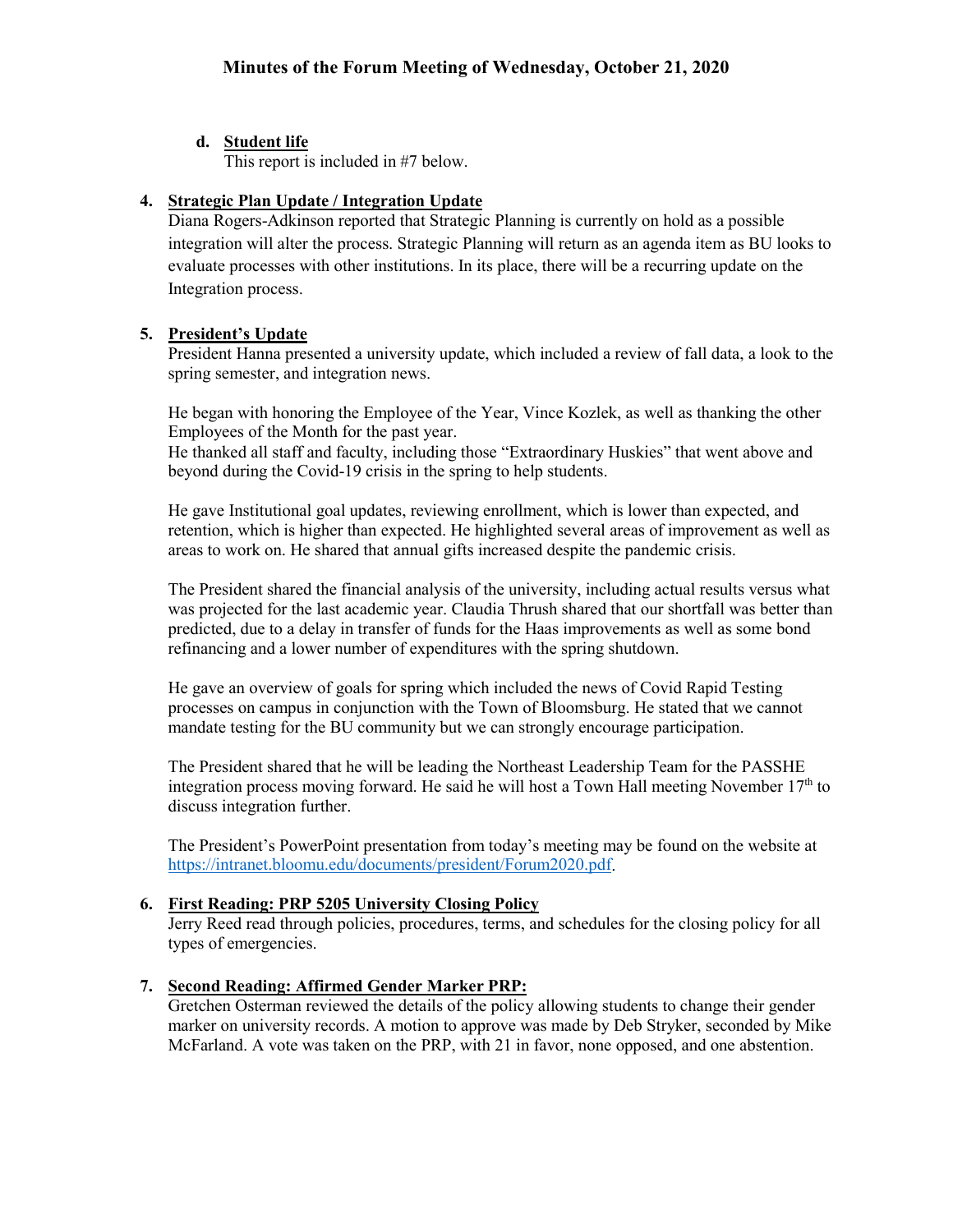# **Minutes of the Forum Meeting of Wednesday, October 21, 2020**

# **8. Informational Reading: BUCC PRPs 3361 and 3233**

Ken Hall reviewed two PRPs that were approved by BUCC. PRP 3361 Academic renewal allows BU undergraduate students to resume their studies after having substandard grades removed from their record. PRP 3323 Required Format for Master Syllabi provides assurance of standards being met for different sections of a course. (PRP 3323 will have a couple of minor corrections.)

# **9. Open Forum**

There were no items brought up in Open Forum for discussion.

Adjournment**:** The meeting was adjourned at 4:34 p.m.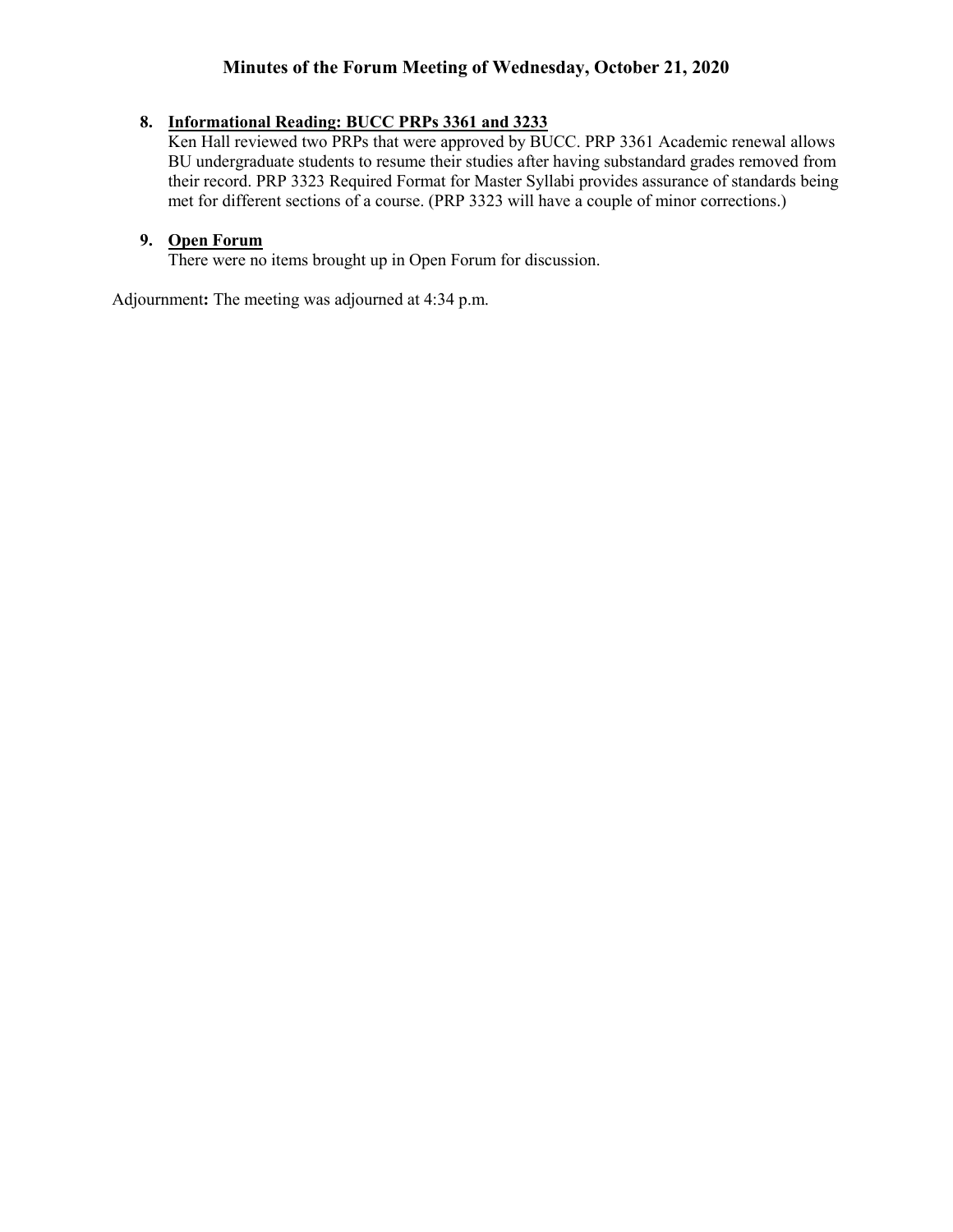# **Minutes of the Forum Meeting of Wednesday, November 18, 2020**

Mark Decker called the meeting to order on November 18, 2020 at 3:00 PM via Zoom meeting.

**Present**: *Andy Dunlap, Anne Broyan, Asa Kelley, Blair Staley, Brenda Pitonyak, Cade Bleashka, Carrie Winship, Cassandra Sachar, Charlie Jun, Charlotte Droll, Claudia Thrush, Courtney Paddick , David Heineman, Deborah Stryker, Deby Krum, Denice Wengryn, Diana Rogers-Adkinson, Sangdo Choi, Ed Keller, Erin Fetterman, Elena Lockard, Eric Hawrelak, Eric McCabe, Gay Spezialetti, Greg Zimmerman, Gretchen Osterman , Heather Feldhaus, Hilary DeBardeleben, James Black, James Brown, James McCormack, Jennifer Raup, Jerry Reed, John McKaig, Joyce Bielen, Kara Shultz, Kenneth Hall, Kristina Wood, Leslie Fogle, Lori Parke, Lynn Hummel, Mary Vezendy, Melissa Cheese, Michael McFarland, Mindy Andino, Noah Wasielewski, Peter Kelly, Richard Paulsen, Rodger Benefiel, Rona Anderson, Samuel Livingston, Susan Kocher, Terina Oman, Tom Fletcher, Todd Shawver, Troy Prutzman, Weichun Zhu, Whitney Robenolt, William Hudon, Mark Decker, Andira Dodge*

**1. Approval of the Agenda of November 18, 2020**

The agenda was approved by acclamation.

# **2. Approval of the Minutes of October 21, 2020**

A motion to approve the minutes was made by Ed Keller; seconded by Deb Stryker. The motion passed with 24 votes.

# **3. Reports by Standing Committees:**

### **a. BUCC:**

Ken Hall reported that the committee met November  $11<sup>th</sup>$  and reviewed proposals for Mathematical and Digital Sciences, EGGS, and Communication Studies as well as discussed PRP 3627 for a third reading of Second Baccalaureate. The committee decided to convene December  $2<sup>nd</sup>$  to review a few proposals including PRP 3640 Academic Distinction.

# **b. General Administration Committee**

Jerry Reed reported that the GAC voted on specific times for the committee to meet consistently in the future to align with Forum and other pertinent committees.

# **c. Planning and Budget**

Diana Rogers-Adkinson reported that the committee met in October and will meet again November 19<sup>th</sup>. They reviewed Year 3 SEP Plan results and looked at the COVID-19 ramifications for the university as well as integration options.

# **d. Student life**

Gretchen Osterman stated that the Student Life committee would hold its first semester meeting later in the week and are working to schedule more regular meetings in the spring.

# **4. Integration Update**

Diana Rogers-Adkinson reported that Dr. Hanna will be the lead of the Northeast Region for the PASSHE integration, overseeing 14 working groups that have been names. The Provost will be the lead for Academic Affairs for integration, overseeing subgroups from all three universities,